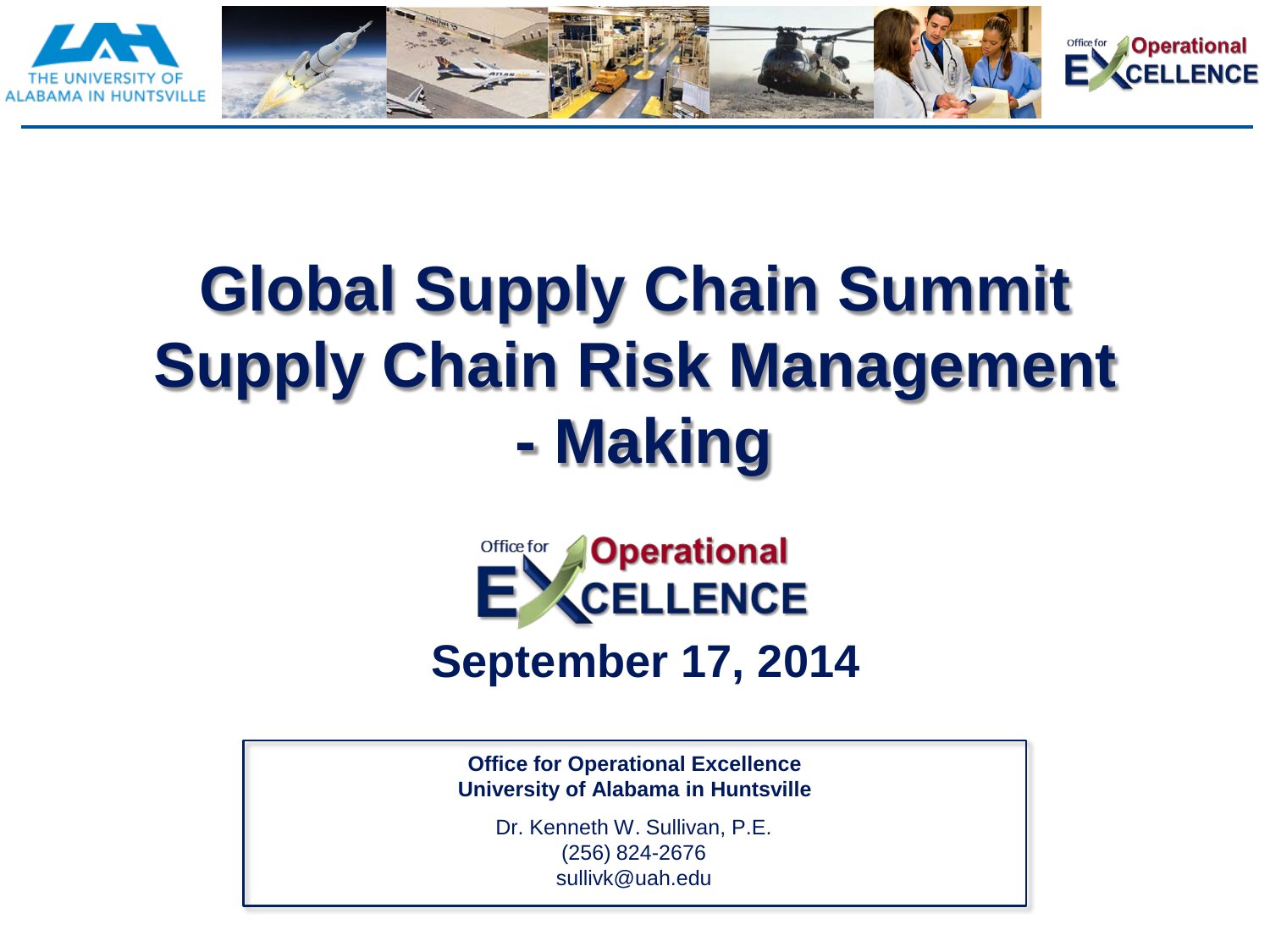

## **"So where is this guy coming from?"**

- **NASA – MSFC (7 years)**
	- **Materials and Processing Laboratory**
	- **Chief Engineer/Project Office**
- **Private Sector (8 ½ years)** 
	- **Precision Machine Shop (primarily aerospace)**
	- **High volume commercial production**
- **University of Alabama in Huntsville (14 years)**
	- **Directs office that operates as a consulting firm in academic research organization**
		- **Aerospace and Defense**
		- **Expanding into health care and energy**
	- **Supply chain/lean implementation and training at government and private sector corporations**
	- **Team lead for UAH AMCOM supply chain analysis team**
		- **Multi-tired evaluation of the Army Aviation supply chain**
		- **Team visited over 70 suppliers**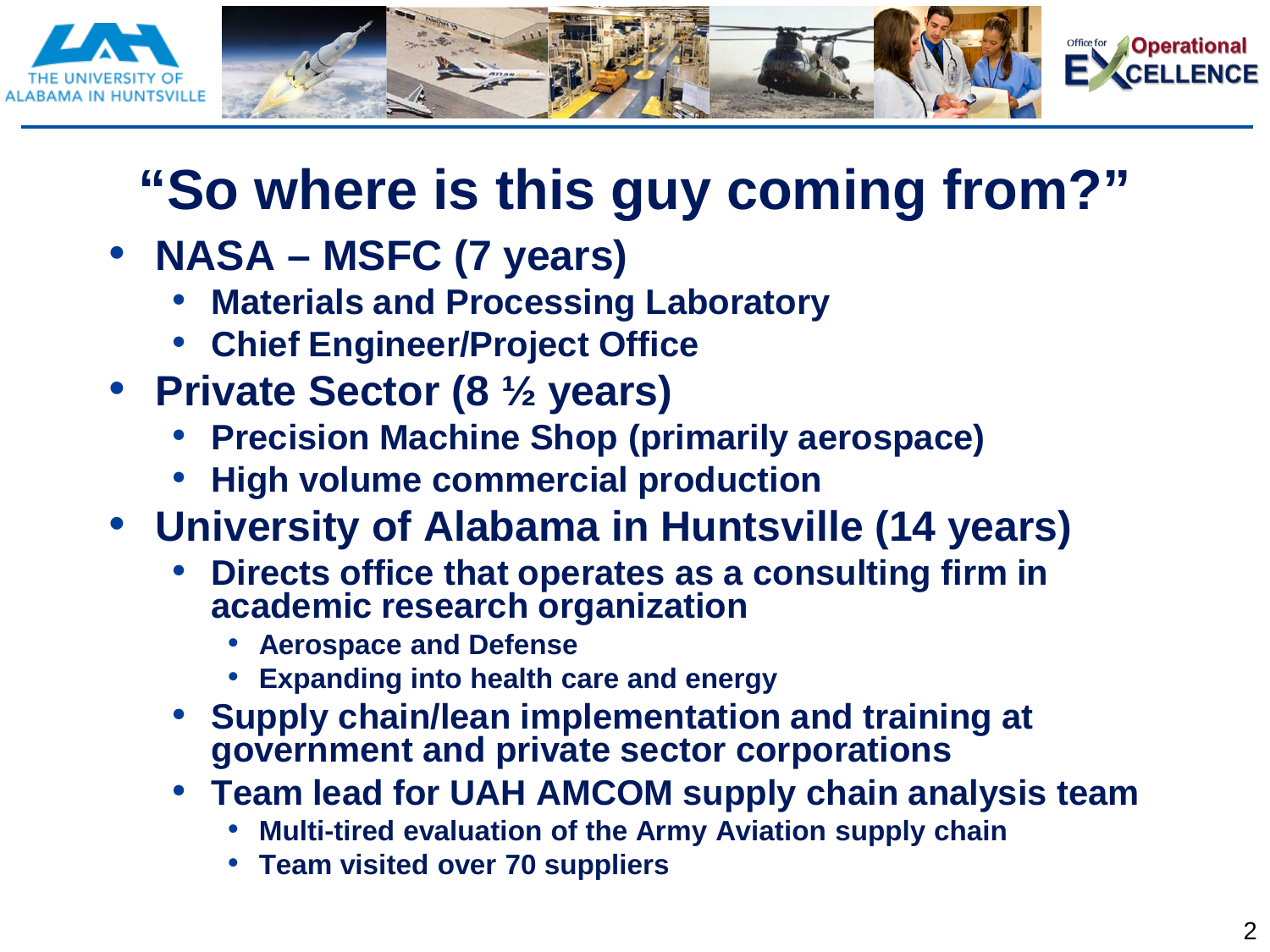

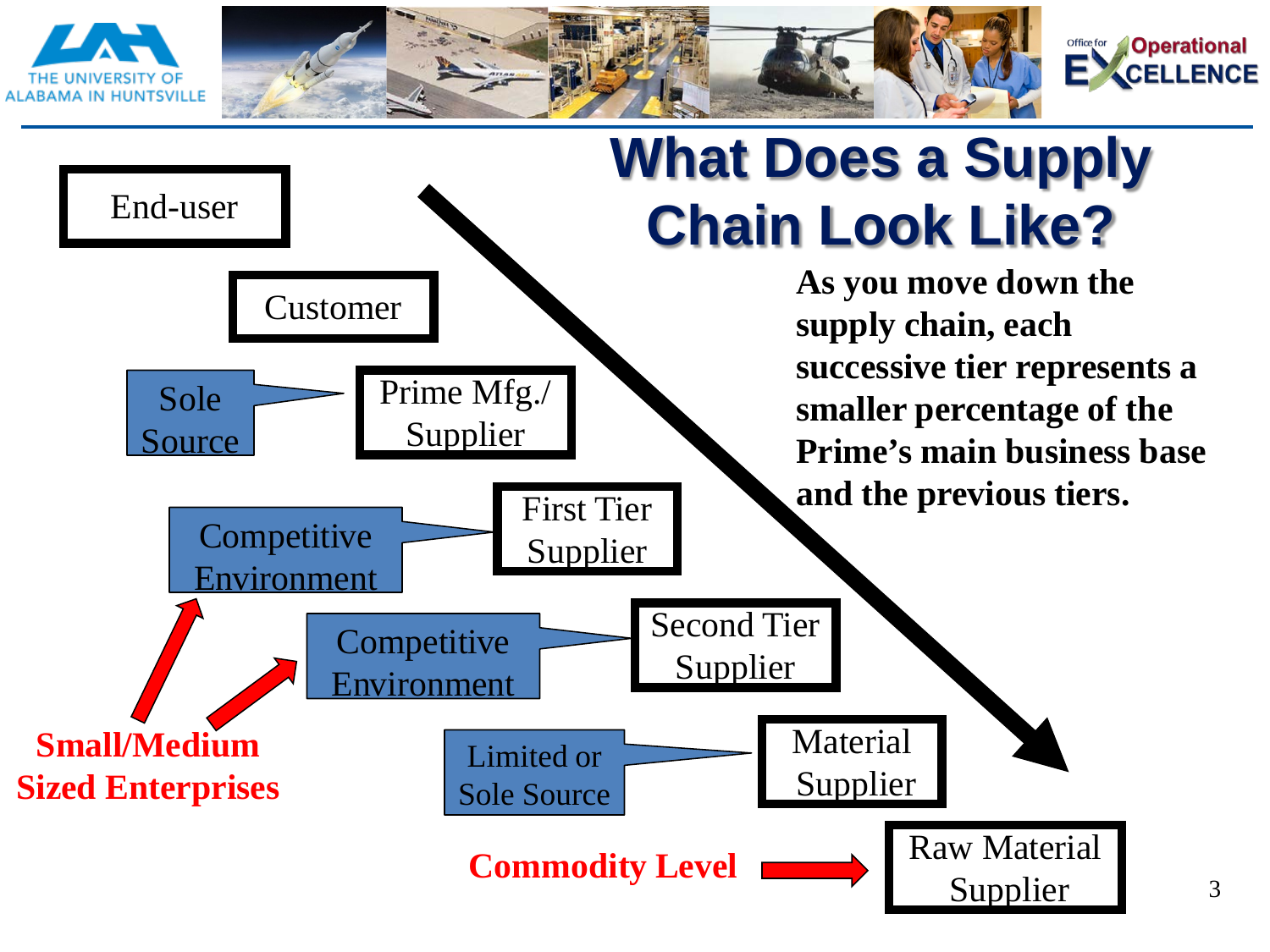



## **Lessons from the Road (Suppliers)**

**Forecast**

- **Lower tier suppliers (below OEMs) are not sharing forecast to their suppliers sufficiently**
- **Suppliers would like at least an 18 month (or one lead-time) forecast**
- **Commercial sector provides more accurate and longer forecast than government (military) customers**

#### **Lead-times**

- **Forging houses have reduced their internal lead-times by approximately 40% the last 10 years**
- **Forging houses have been reducing their set-up times (some cases by 75%)**
- **Machine shops appear to not have not reduced set-up times**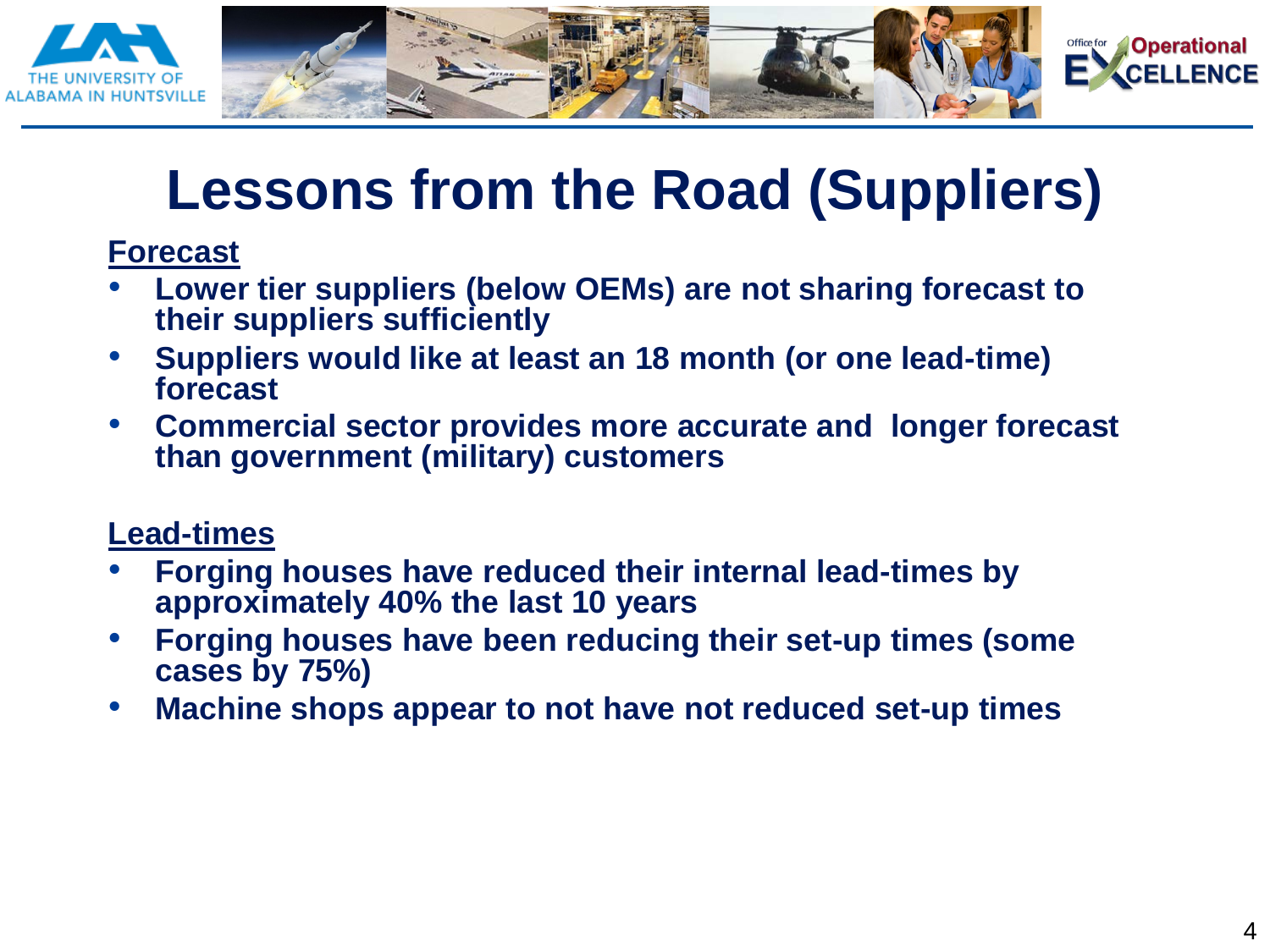

## **Lessons from the Road (Suppliers)**

**Material Issues**

- **Material availability and price highest risk unless OEM provides material to lower tier suppliers**
- **Distributors have allowed material inventory to drastically decrease thus increasing overall lead-times**

#### **General**

- **Suppliers appear to be between 40% and 60% capacity**
- **Suppliers appear to be recovering the last couple of years from the economic downturn**
- **DoD suppliers have shifted their markets to approximately to 75% commercial and 25% government/military**